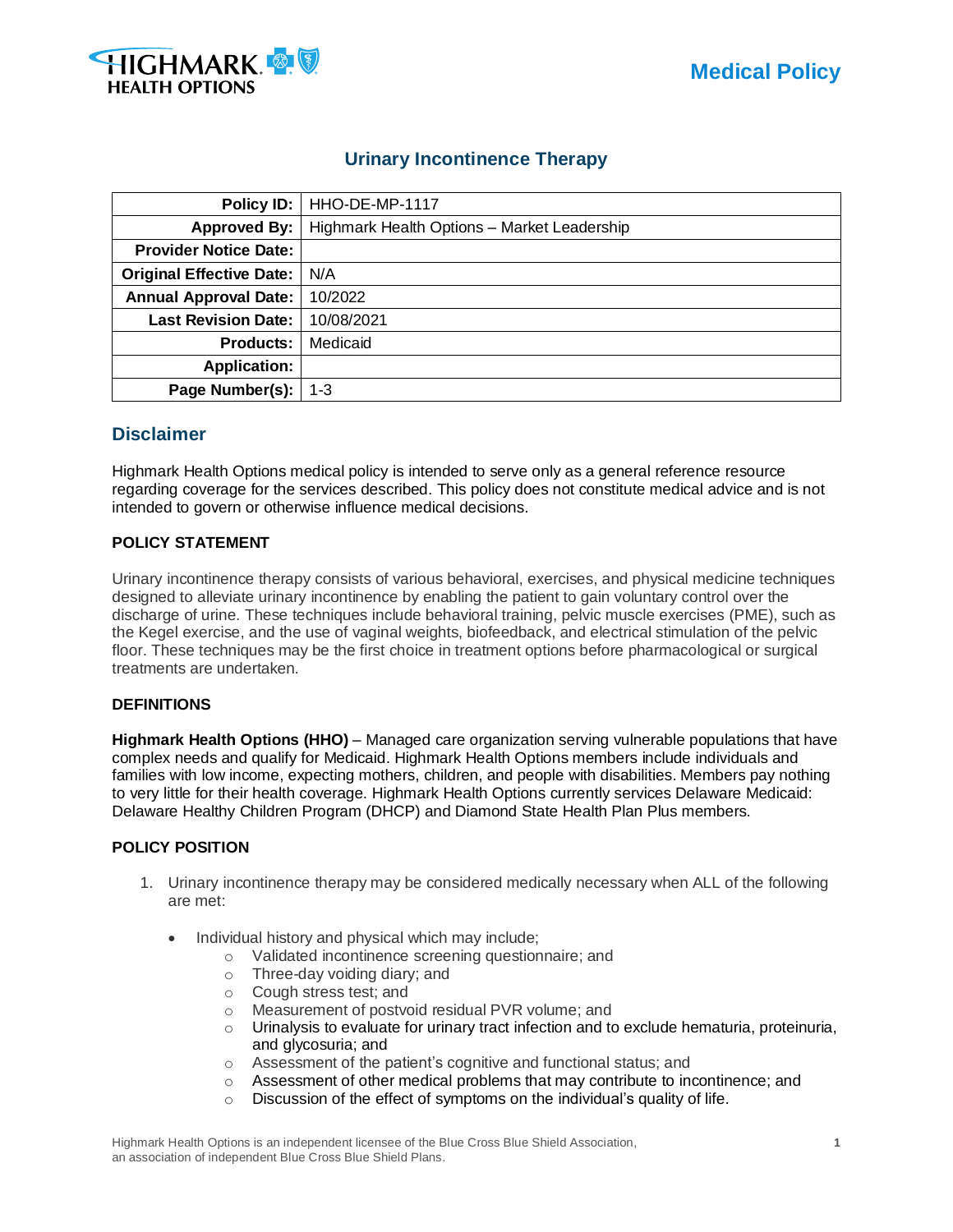



- Treatment plan
	- $\circ$  Individuals must be able to understand and perform the training, retraining and/or exercises prescribed to benefit from UI therapies.
	- o The duration and frequency of treatment will vary from individual to individual. Requests for additional urinary incontinence therapy sessions should be reviewed on an individual consideration basis by a Medical Director after review of treatment plan information from the provider.

The following behavioral and therapeutic approaches may be considered medically necessary for the nonsurgical/nonpharmacological treatment of UI:

- Bladder retraining; or
- Habit training or timed voiding; or
- PME/Kegel which may be augmented by the use of biofeedback, electrical stimulation of the pelvic floor, or the use of vaginal weights; or
- Myofacial release and pelvic floor relaxation exercise.

Urinary continence therapy not meeting the criteria as indicated in this policy is considered not medically necessary.

2. Nonimplantable pelvic floor electrical stimulators

Non-implantable pelvic floor electrical stimulators may be considered medically necessary for the treatment of stress and/or urge urinary incontinence when ALL of the following conditions are met

- Individual is cognitively intact; and
- Individual has failed a documented trial of pelvic muscle exercise (PME) training.
	- $\circ$  Note: A failed trial of PME training is defined as no clinically significant improvement in urinary continence after completing four weeks of an ordered plan of pelvic muscle exercises designed to increase periurethral muscle.

Nonimplantable pelvic floor electrical stimulators not meeting the criteria as indicated in this policy are considered not medically necessary.

3. Mechanical/hydraulic incontinence aids

A pessary, a plastic device that fits into the vagina to help support the uterus and bladder, may be considered medically necessary for the treatment of women with stress or mixed UI, and for the treatment of pelvic organ (uterine) prolapse.

All other uses not meeting the criteria as indicated in this policy, are considered experimental and investigational and therefore noncovered as the safety and/or effectiveness cannot be established by the available peer-reviewed literature.

#### **ELIGIBLE PROCEDURE CODES**

|       | CPT codes Description                                                                                                                                                                                                                           |
|-------|-------------------------------------------------------------------------------------------------------------------------------------------------------------------------------------------------------------------------------------------------|
| 53899 | General procedure, urinary system.                                                                                                                                                                                                              |
| 57160 | Fitting and insertion of pessary or other intravaginal support device.                                                                                                                                                                          |
| 90912 | Biofeedback training, perineal muscles, anorectal or urethral sphincter, including EMG<br>and/or manometry, when performed; initial 15 minutes of one-on-one physician or other<br>qualified health care professional contact with the patient. |

Highmark Health Options is an independent licensee of the Blue Cross Blue Shield Association, **2** an association of independent Blue Cross Blue Shield Plans.